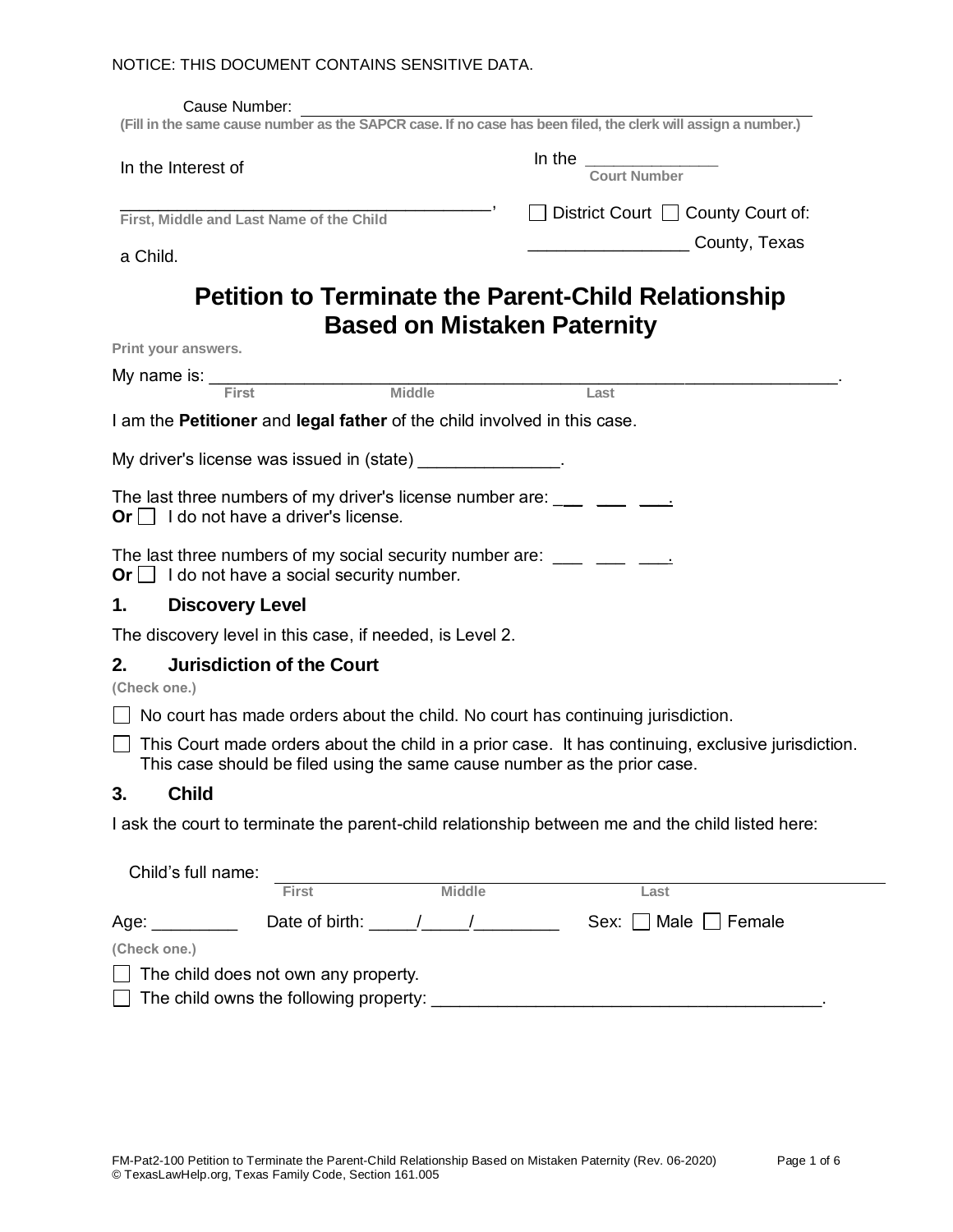# **4. Termination**

I ask the Court to terminate the parent-child relationship between the child named in this case and me. I have completed the **Petitioner's Supporting Affidavit** form, signed it in front of a notary, and attached it to this Petition as Exhibit: Petitioner's Supporting Affidavit. The Affidavit sets out specific facts that show each of the following:

- a. I am **not** the genetic father of the child.
- b. I found out I was **not** the child's genetic father on or about: (date)
- c. I am mistakenly named as the legal father of the child because:

**(Check one.)**

### **Acknowledgment of Paternity**

- **●** I signed an Acknowledgment of Paternity saying I was the father of the child;
- I did not get genetic testing before I signed the Acknowledgment of Paternity; *and*
- I mistakenly believed I was the child's genetic father when I signed the Acknowledgment of Paternity.

### **Court Order**

- **●** A judge made a court order naming me as the legal father of the child;
- I did not get genetic testing before the judge made the order; *and*
- I did not contest parentage (argue I as not the father) because, at the time the judge made the order, I mistakenly believed I was the child's genetic father.
- d. Misrepresentations led me to the conclusion that I was the child's genetic father.
- e. I did **not** adopt the child.
- f. My wife and I did **not** conceive the child by assisted reproduction.
- g. I was **not** the intended father of the child under a gestational agreement (agreement to use a surrogate mother).

## **5. Pretrial Hearing**

I ask the Court to hold a pre-trial hearing, as required by Texas Family Code 161.005(f), to decide if I have set out a **meritorious prima facie case** for termination of the parent-child relationship and, if I have, order genetic testing of the child and me.

**This means the court will decide if the facts you have alleged in this Petition appear, on their face, to meet the requirements of the law. If they do, the Court will order genetic testing.**

## **6. Visitation with the Child after Termination**

**(Check one.)**

 $\Box$  I ask the court to make orders giving me the right to have possession of or access to the child after the court has terminated the parent-child relationship between the child and me.

I am **not** asking the court to make orders giving me the right to have possession of or access to the child after the court has terminated the parent-child relationship between the child and me.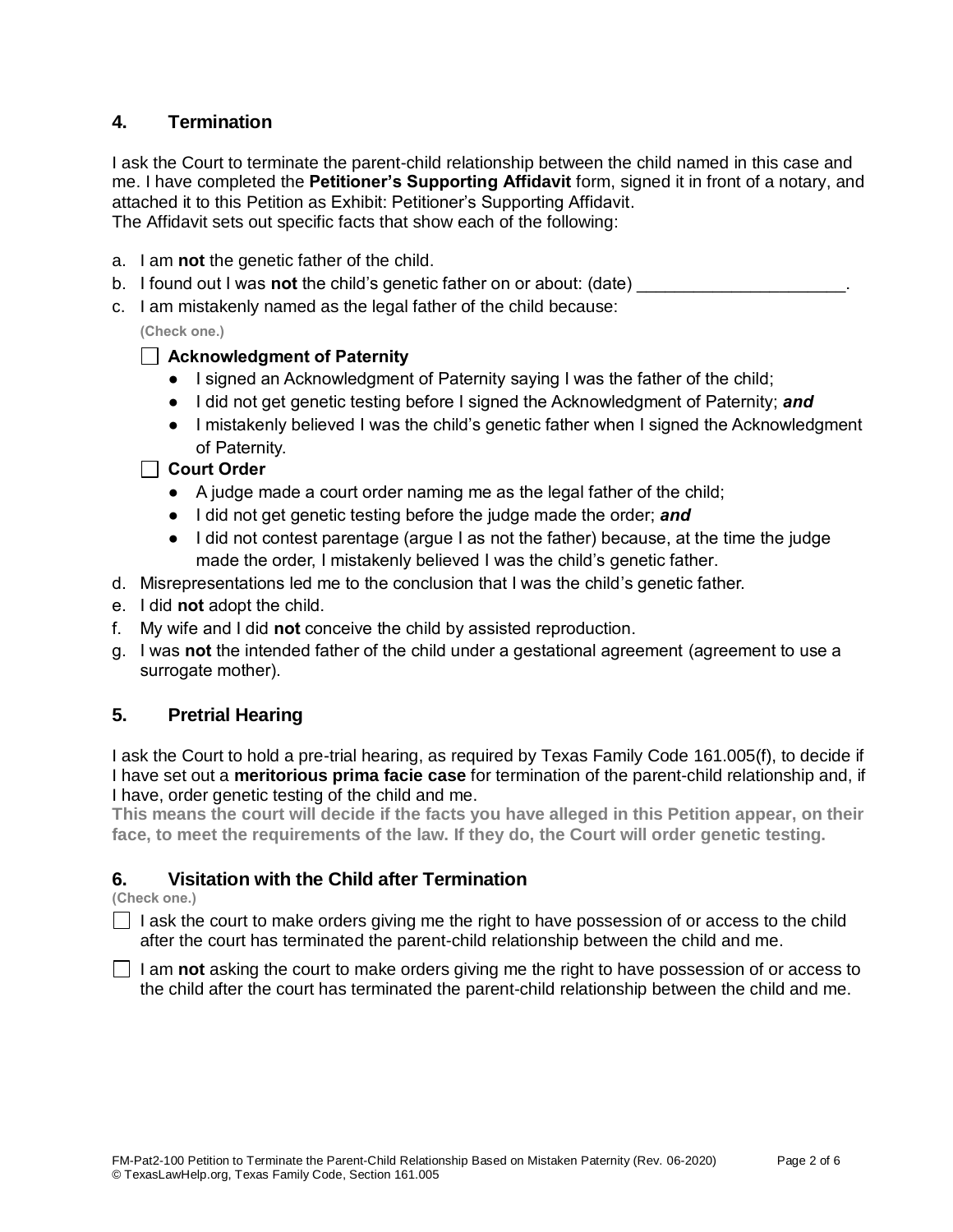### **7. People Who Must Get Legal Notice of this Case**

#### **Respondent A - The Child's Mother**

**You MUST give the child's mother legal notice of this case, unless she is deceased or her parental rights were terminated by a court order.**

| The child's mother's full name is: |  |
|------------------------------------|--|
|------------------------------------|--|

**Check one.**

 **First Middle Last**

 $\Box$  I will have a sheriff, constable, or process server give legal notice of this case (with a copy of this Petition attached) to the child's mother here:

| <b>Street Address</b> |                                                                                                    | City                                                                                                                                                                                                         | <b>State</b> | Zip  |
|-----------------------|----------------------------------------------------------------------------------------------------|--------------------------------------------------------------------------------------------------------------------------------------------------------------------------------------------------------------|--------------|------|
|                       | If this is a work address, name of business:                                                       |                                                                                                                                                                                                              |              |      |
|                       |                                                                                                    | I ask the clerk to issue the citation of service. I understand that I will need to pay the fee (or file<br>the form to show the Court that I am unable to pay the fee) and <b>arrange for service</b> .      |              |      |
|                       | she will sign a Waiver of Service, or file an Answer.                                              | Do not send a sheriff, constable, or process server to give legal notice of this case to the child's<br>mother at this time. I will give the child's mother a file-stamped copy of this Petition and I think |              |      |
|                       | Or, if applicable, check one box below.                                                            |                                                                                                                                                                                                              |              |      |
|                       | The child's mother is deceased.                                                                    | Attach a copy of her death certificate. Mark it as Exhibit: Mother's Death Certificate.                                                                                                                      |              |      |
|                       |                                                                                                    | The child's mother's parental rights were terminated by a court order.<br>Attach a copy the order. Mark it as Exhibit: Court Order Terminating Mother's Parental Rights.                                     |              |      |
|                       | <b>Respondent B - Alleged Father</b>                                                               |                                                                                                                                                                                                              |              |      |
|                       |                                                                                                    | You MUST give legal notice of this case to an alleged father of the child. An alleged father is a man<br>who claims, or is claimed to be, the genetic father or possible genetic father of the child.        |              |      |
| Check one.            |                                                                                                    |                                                                                                                                                                                                              |              |      |
|                       | There is no alleged father of the child.                                                           |                                                                                                                                                                                                              |              |      |
|                       |                                                                                                    | The following person (Respondent B) is an alleged father of the child.                                                                                                                                       |              |      |
|                       | Respondent B's full name is:                                                                       |                                                                                                                                                                                                              |              |      |
|                       | <b>First</b>                                                                                       | <b>Middle</b>                                                                                                                                                                                                |              | Last |
| Check one.            |                                                                                                    |                                                                                                                                                                                                              |              |      |
|                       | this Petition attached) to Respondent B here:                                                      | I will have a sheriff, constable, or process server give legal notice of this case (with a copy of                                                                                                           |              |      |
|                       | <b>Street Address</b>                                                                              | City                                                                                                                                                                                                         | <b>State</b> | Zip  |
|                       |                                                                                                    |                                                                                                                                                                                                              |              |      |
|                       | If this is a work address, name of business:                                                       |                                                                                                                                                                                                              |              |      |
|                       | I ask the clerk to issue the citation of service. I understand that I will need to pay the fee (or |                                                                                                                                                                                                              |              |      |

 $\Box$  Do not send a sheriff, constable, or process server to give legal notice of this case to Respondent B at this time. I will give Respondent B a file-stamped copy of this Petition and I think he will sign a Waiver of Service, or file an Answer.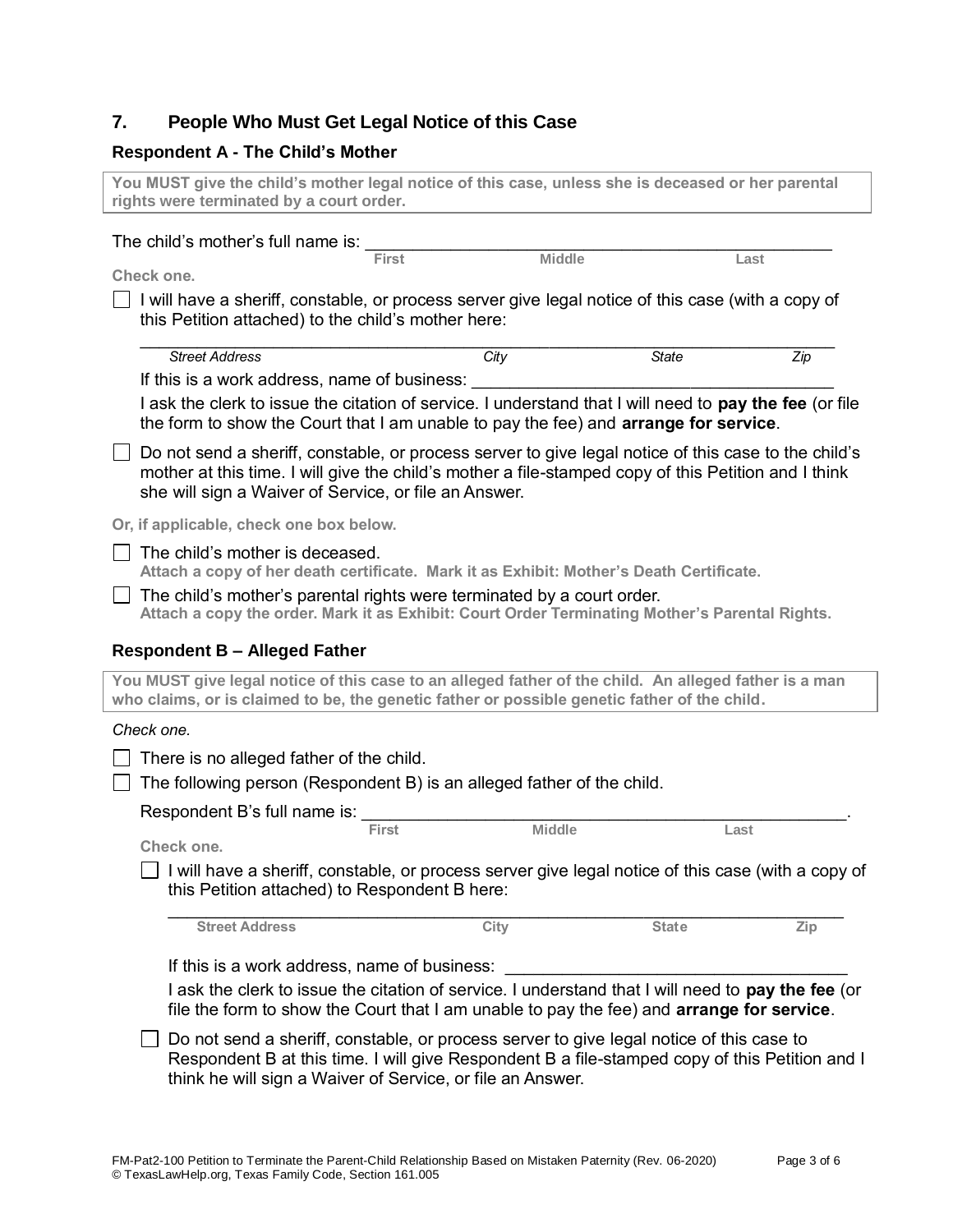#### **Respondent C - Person with a Court-Ordered Relationship with the Child**

| You MUST give legal notice of this case to any person who has a court-ordered relationship with the<br>child. If there is more than one person with a court-ordered relationship with the child, make a copy of<br>this page, fill it out, mark it as Exhibit: Additional Person with Court-Ordered Relationship and attach<br>it to this Petition.                                                                     |               |              |      |
|-------------------------------------------------------------------------------------------------------------------------------------------------------------------------------------------------------------------------------------------------------------------------------------------------------------------------------------------------------------------------------------------------------------------------|---------------|--------------|------|
| Check one.<br>$\Box$ No one (other than the child's mother or me) has a court-ordered relationship with the child.<br>The following person (Respondent C) has a court-ordered relationship with the child.                                                                                                                                                                                                              |               |              |      |
| Respondent C's full name is: First                                                                                                                                                                                                                                                                                                                                                                                      |               |              |      |
| Respondent C is a: Check all that apply:<br>person with court-ordered custody of the child<br>person with court-ordered visitation rights with the child<br>person ordered to pay child support for the child<br>guardian of the person or estate of the child                                                                                                                                                          | <b>Middle</b> |              | Last |
| Also, check one box below.                                                                                                                                                                                                                                                                                                                                                                                              |               |              |      |
| $\Box$ I will have a sheriff, constable, or process server give legal notice of this case (with a copy of<br>this Petition attached) to Respondent C here:                                                                                                                                                                                                                                                              |               |              |      |
| <b>Street Address</b><br>If this is a work address, name of business:<br>I ask the clerk to issue the citation of service. I understand that I will need to pay the fee (or<br>file the form to show the Court that I am unable to pay the fee) and arrange for service.                                                                                                                                                | City          | <b>State</b> | Zip  |
| Do not send a sheriff, constable, or process server to give legal notice of this case to<br>Respondent C at this time. I will give Respondent C a file-stamped copy of this Petition and I<br>think Respondent C will sign a Waiver of Service, or file an Answer.                                                                                                                                                      |               |              |      |
| Respondent D - Title IV-D Agency (Attorney General's Office)                                                                                                                                                                                                                                                                                                                                                            |               |              |      |
| You MUST give legal notice of this case to the Office of the Attorney General, Child Support Division, if<br>the child, or anyone on behalf of the child, receives or has received TANF or Medicaid or the Attorney<br>General's Office has ever been involved in a court case about the child.                                                                                                                         |               |              |      |
| (Check one.)<br>$\Box$ Neither the child, nor anyone on behalf of the child, receives or has received TANF or Medicaid<br>and the Attorney General's Office has never been involved in a case about the child.<br>The child, or someone on behalf of the child, receives or has received TANF or Medicaid or the<br>Attorney General's Office has been involved in a court case about the child. I will have a sheriff, |               |              |      |

constable, or process server give legal notice of this case to Office of the Attorney General, Child Support Unit. I ask the clerk to issue the citation. I understand that I will need to **pay the fee** (or file the form to show the Court that I am unable to pay the fee) and **arrange for service**.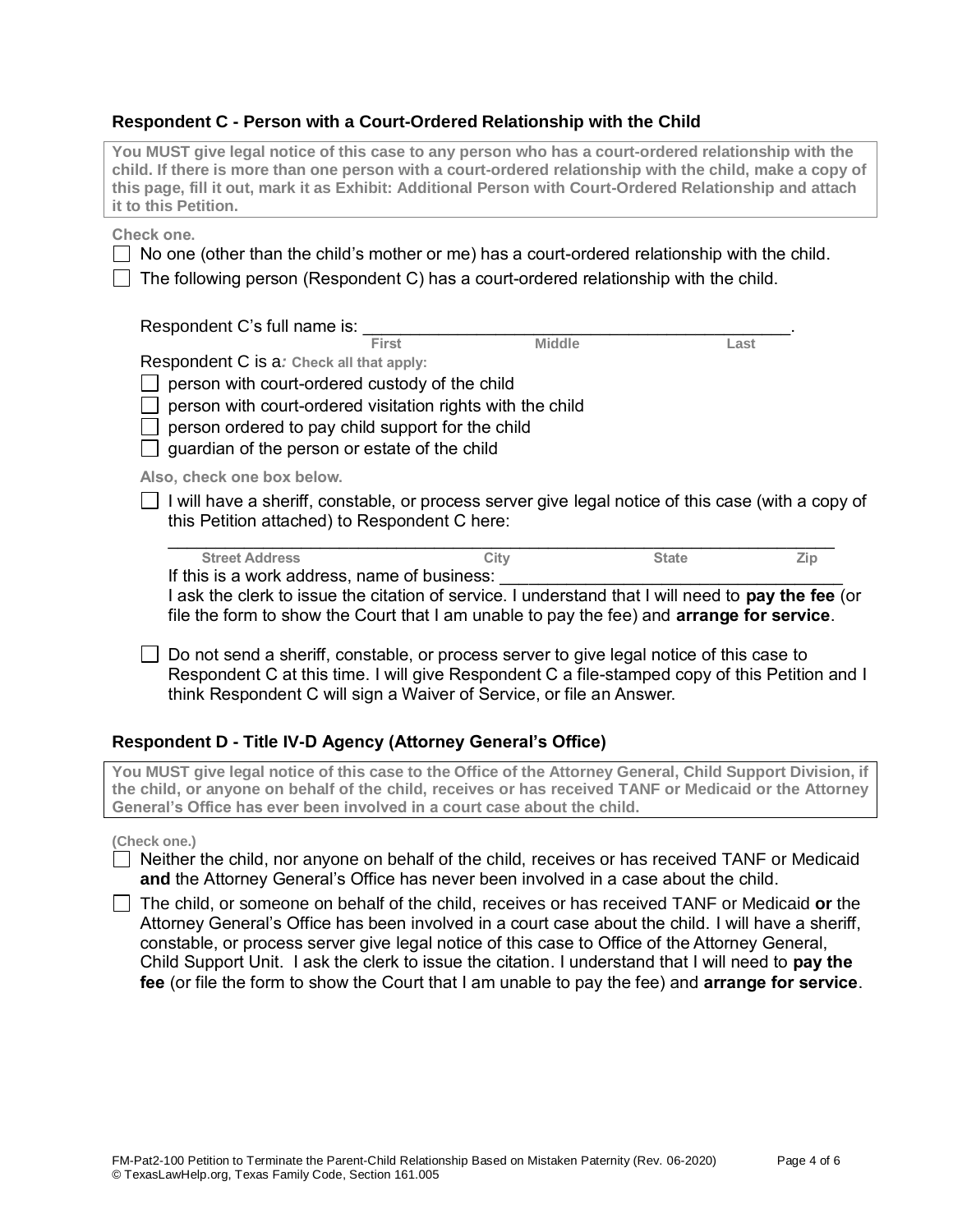### **8. Out-of-State Respondents**

**(Check one.)**

Everyone involved in this case lives in Texas.

Someone involved in this case (one of the Respondents of me) does not live in Texas. I have completed the Out-of-State Party Affidavit, signed it in front of a notary, and attached it to this Petition as **Exhibit: Out-of-State Party Affidavit.** 

### **9. Sealing Records**

I ask the Court to order the records in this case sealed.

#### **10. Prayer**

I ask the Court to terminate the parent-child relationship between the child and me, terminate my obligation to pay child support and make the other orders I have asked for in this Petition and any other orders to which I am entitled.

### **Verification**

Do not sign until you are in front of a notary

I swear, under oath, "I have personal knowledge of the allegations and facts stated in this Petition to Terminate the Parent Child Relationship Based on Mistaken Paternity, and they are true and correct."



I understand that I must notify the Court and the respondent's attorney (or the respondent(s) if he or she does not have an attorney) in writing if my mailing address or email address changes during these proceedings. If I don't, any notices about this case will be sent to me at the mailing address or email address below.

| Print your name.                                                                                                                                                                             | <b>Mailing Address</b>     |                     |  |  |
|----------------------------------------------------------------------------------------------------------------------------------------------------------------------------------------------|----------------------------|---------------------|--|--|
| <b>Phone Number</b>                                                                                                                                                                          | City                       | Zip<br><b>State</b> |  |  |
| <b>Email Address</b>                                                                                                                                                                         | Fax Number (if applicable) |                     |  |  |
| <b>Notary fills out below</b>                                                                                                                                                                |                            |                     |  |  |
| State of Texas, County of Print the name of county where this Petition is notarized.<br>Signed under oath before me, the undersigned Notary, on this date: _________________________________ |                            |                     |  |  |
| by<br><u> 1989 - Jan James James Barnett, fransk politik (d. 1989)</u><br>Print the first and last names of the person who is signing this Petition.                                         |                            |                     |  |  |
| I, the Notary Public, whose signature appears below, certify that I am not an attorney in this case.                                                                                         |                            |                     |  |  |
| (Notary's seal here)                                                                                                                                                                         | Notary's signature         |                     |  |  |